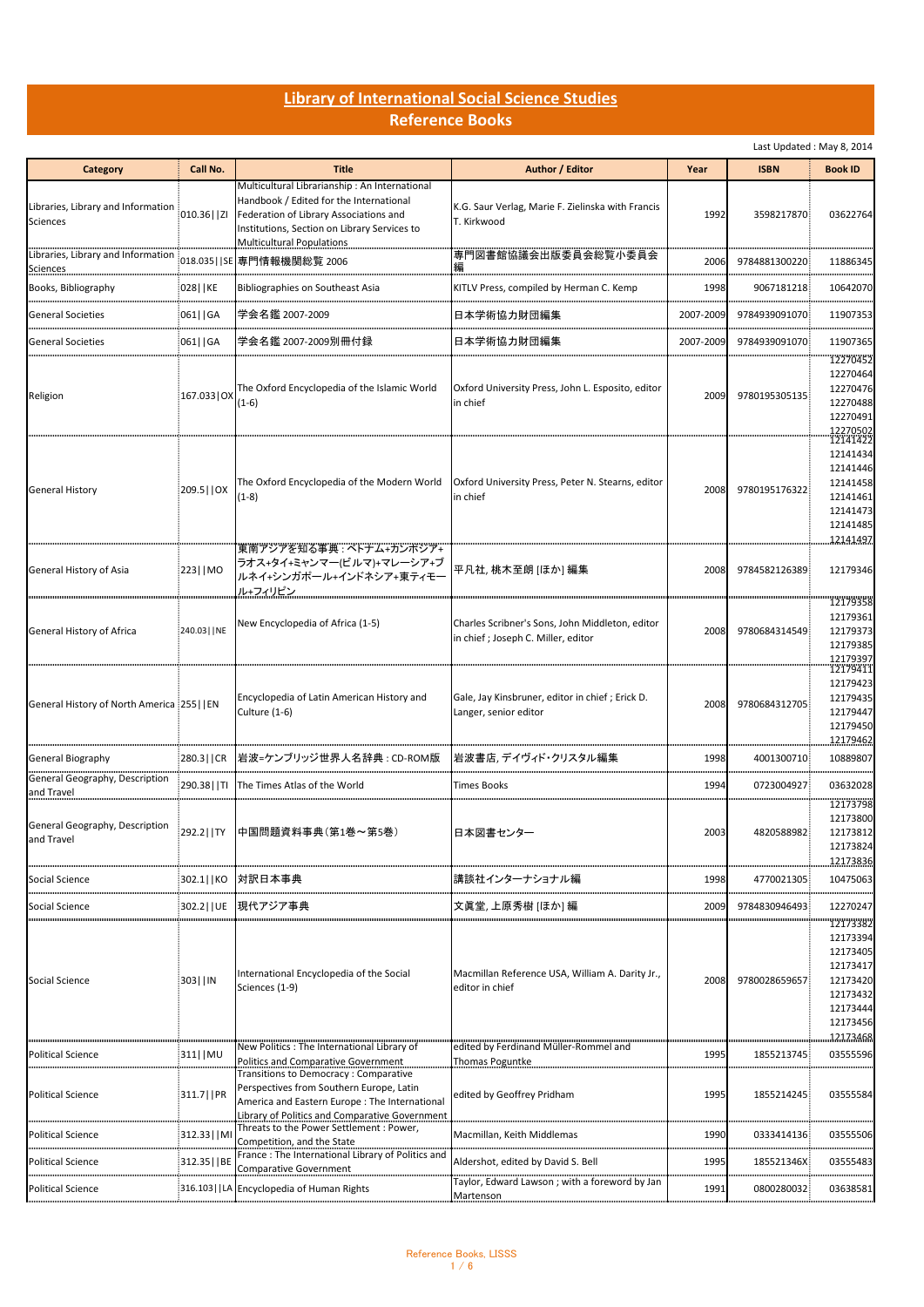| <b>Category</b>          | Call No.       | <b>Title</b>                                                                                                                                                                                                                                                   | Author / Editor                                                                                          | Year                 | <b>ISBN</b>              | <b>Book ID</b>                                                                                                                                                                                                       |
|--------------------------|----------------|----------------------------------------------------------------------------------------------------------------------------------------------------------------------------------------------------------------------------------------------------------------|----------------------------------------------------------------------------------------------------------|----------------------|--------------------------|----------------------------------------------------------------------------------------------------------------------------------------------------------------------------------------------------------------------|
| <b>Political Science</b> |                | 319.33     DO   Documents on British Policy Overseas III (1-2)                                                                                                                                                                                                 | H.M.S.O.                                                                                                 | 1984                 | 0115916962<br>0115916970 | 10552333<br>10552345                                                                                                                                                                                                 |
| Law                      | 321   EN       | Encyclopedia of Law and Economics (1-5)                                                                                                                                                                                                                        | Elgar, edited by Boudewijn Bouckaert and Gerrit<br>de Geest                                              | 2000                 | 185898565X               | 12823047<br>12823050<br>12823062<br>12823074<br>10823086                                                                                                                                                             |
| Law                      | 325.93     IN  | Insurance and EC Law: Commentary                                                                                                                                                                                                                               | Kluwer Law and Taxation Publishers, Martijn van<br>Empel, general editor ; Humbert Drabbe, co-<br>editor | 1994                 | 9065449515               | 03626216                                                                                                                                                                                                             |
| Law                      | 325.93   MG    | The Law and Practice of Insurance in the Single<br>European Market = Rechtsfragen bei<br>Versicherungsleistungen im Europäischen<br>Binnenmarkt = Questions juridiques relatives<br>aux prestations d'assurance au sein du Marché<br><u>intérieur européen</u> | Bundesanzeiger, edited by Andrew McGee,<br><b>Wolfgang Heusel</b>                                        | 1995                 | 3887846176               | 03606404                                                                                                                                                                                                             |
| Law                      | 329.3   SC     | Historical Dictionary of International<br>Organizations                                                                                                                                                                                                        | Scarecros Press, Michael G. Schechter                                                                    | 1998                 | 0810834790               | 10641558                                                                                                                                                                                                             |
| Law                      | 329.56     BI  | Bibliographie de la Cour Internationale de<br>Justice = Bibliography of the International Court   International Court of Justice<br>of Justice (49)                                                                                                            |                                                                                                          | 1995                 | 9210707494               | 10760423                                                                                                                                                                                                             |
| Law                      | 329.56     RE  | Reports of Judgments, Advisory Opinions and<br>Orders / International Court of Justice = Recueil<br>des arrêts, avis consultatifs et ordonnances /<br>Cour internationale de justice                                                                           | <b>International Court of Justice</b>                                                                    | 1998<br>$-2010(1-2)$ | 9210708474               | 11175486<br>11230697<br>11230708<br>11230711<br>11500590<br>11741540<br>11812390<br>12467095<br>12467106<br>12467118<br>12467121<br>12467133<br>12467145<br>12467157<br>12603004<br>12603016<br>12741704<br>12741716 |
| Law                      | 329.9   DO     | Documental History of Law Cases Affecting<br>Japanese in the United States, 1916-1924 /<br>compiled by the Consulate-General of Japan,<br>San Francisco, January 1925, 1, 2(1-2)                                                                               | compiled by the Consulate-General of Japan,<br>San Francisco, January 1925                               | 1994                 |                          | 03638566<br>03638578<br>03641966                                                                                                                                                                                     |
| Law                      | 329.9   IN     | Applicabilite de la section 22 de l'article VI de la<br>convention sur les privileges et immunites des<br>Nations Unies = Applicability of Article VI,<br>Section 22, of the Convention on the Privileges<br>and Immunities of the United Nations              | International Court of Justice                                                                           |                      | 9210706870               | 10737235                                                                                                                                                                                                             |
| Economics                |                | 330.33     BL   A Dictionary of Economics 3rd ed (Oxford)                                                                                                                                                                                                      | Oxford University Press, John Black, Nigar<br>Hashimzade, Gareth Myles                                   | 2009                 | 9780199237050            | 12186338                                                                                                                                                                                                             |
| Economics                | 330.33     NE  | The New Palgrave: A Dictionary of Economics 1-                                                                                                                                                                                                                 | Macmillan, John Eatwell, Murray Milgate, Peter<br>Newman                                                 | 1987                 |                          | 03638593<br>03638604<br>03638616<br>03638628                                                                                                                                                                         |
| Economics                | 330.33     NI  | 日経 経済・ビジネス用語辞典 CD-ROM版                                                                                                                                                                                                                                         | 日本経済新聞社                                                                                                  | 2002                 | 4532455413               | 11268548                                                                                                                                                                                                             |
| Economics                | 330.59   NA    | 中国長期経済統計                                                                                                                                                                                                                                                       | 日本貿易振興会,中嶋誠一編著                                                                                           | 2002                 | 4822409406               | 11218716                                                                                                                                                                                                             |
| Economics                | 330.59   SY    | 主要経済・金融データCD-ROM                                                                                                                                                                                                                                               | 日本銀行調査統計局編集                                                                                              | 2000                 | 4930909902               | 10935464                                                                                                                                                                                                             |
| Economics                | 331.1   IN     | The Economics of Take-Off into Sustained<br>Growth: Proceedings of a Conference Held by<br>the International Economic Association                                                                                                                              | Macmillan Press, edited by W.W. Rostow                                                                   | 1986                 | 0333406397               | 10045616                                                                                                                                                                                                             |
| Economics                | 331.19   NI    | 日·米·EU·アジア国際産業連関表付帯表                                                                                                                                                                                                                                           | 経済産業調査会経済統計情報センター                                                                                        | 1990                 |                          | 11256767                                                                                                                                                                                                             |
| Economics                | 331.253     BL | Allyn Young : the peripatetic economist                                                                                                                                                                                                                        | Macmillan, Charles P. Blitch                                                                             | 1995                 | 0333618696               | 03555824                                                                                                                                                                                                             |
| Economics                | 332.06   CA    | Economic ideas and government policy :<br>contributions to contemporary economic                                                                                                                                                                               | Routledge, Alec Cairncross                                                                               | 1996                 | 0415132452               | 03558301                                                                                                                                                                                                             |
| Economics                | 332.2   AS     | Asia Pacific profiles 1996                                                                                                                                                                                                                                     | Asia-Pacific Economics Group                                                                             | 1996                 | 10363793                 | 10150912                                                                                                                                                                                                             |
| Economics                | 332.25   SU    | Themes in development economics : essays in<br>honour of Malcolm Adiseshiah                                                                                                                                                                                    | Oxford University Press, edited by S.<br>Subramanian                                                     | 1992                 | 0195630300               | 03459097                                                                                                                                                                                                             |
| Economics                | 332.33   CA    | Managing the British economy in the 1960s : a<br>Treasury perspective                                                                                                                                                                                          | Macmillan, Sir Alec Cairncross                                                                           | 1996                 | 0333650751               | 10037661                                                                                                                                                                                                             |
| Economics                | 333.6     FO   | The struggle for accountability: the World Bank,<br>NGOs, and grassroots movements                                                                                                                                                                             | MIT Press, edited by Jonathan A. Fox and L.<br>David Brown                                               | 1998                 | 0262061996               | 10801650                                                                                                                                                                                                             |
| Economics                | 333.6     LA   | Regionalism, Multilateralism, and Deeper<br>Integration                                                                                                                                                                                                        | Brookings Institution, Robert Z. Lawrence                                                                | 1996                 | 0815751818               | 10035250                                                                                                                                                                                                             |
| Economics                | 333.8   OD     | ODA today 2008 : 外務省主催ODA民間モニ<br>ター事業 / 主催外務省                                                                                                                                                                                                                  | 国際協力推進協会                                                                                                 | 2008                 |                          | 12179741                                                                                                                                                                                                             |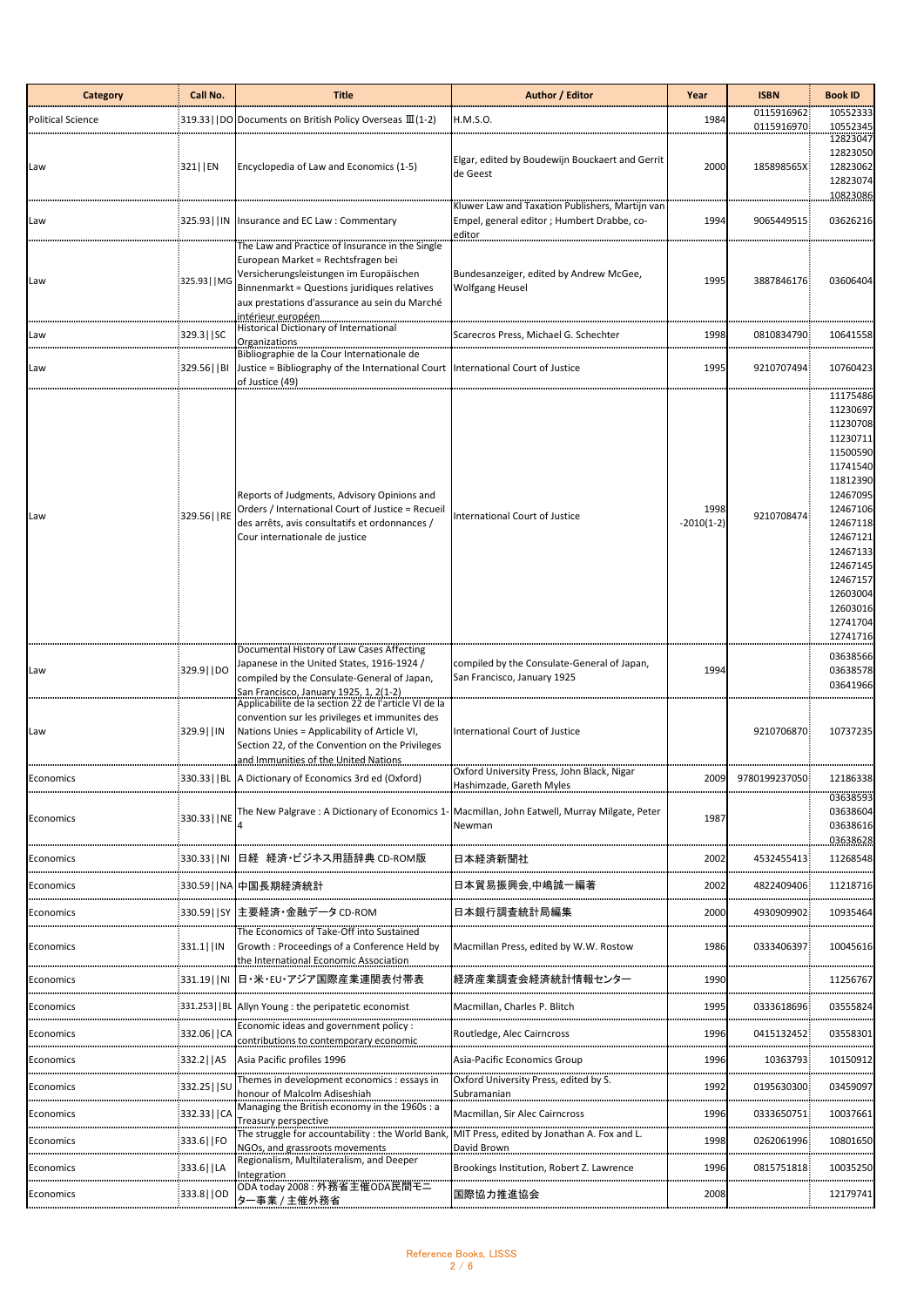| <b>Category</b>                 | Call No.       | <b>Title</b>                                                                                                                                                                | Author / Editor                                                      | Year      | <b>ISBN</b>                            | <b>Book ID</b>                                                                               |
|---------------------------------|----------------|-----------------------------------------------------------------------------------------------------------------------------------------------------------------------------|----------------------------------------------------------------------|-----------|----------------------------------------|----------------------------------------------------------------------------------------------|
| Economics                       | 334.7  AH      | Environmental accounting for sustainable<br>development                                                                                                                     | World Bank, edited by Yusuf J. Ahmad, Salah El<br>Serafy, Ernst Lutz | 1989      | 0821312243                             | 03455302                                                                                     |
| Economics                       |                | 335.12  KE  経営学史辞典(第2版)                                                                                                                                                     | 文眞堂, 経営学史学会編                                                         | 2012      | 9784830947230                          | 12746705                                                                                     |
| Economics                       |                | 335.15   GR Industrial Ecology                                                                                                                                              | Prentice Hall, T.E. Graedel, B.R. Allenby                            | 1995      | 0131252380                             | 03586223                                                                                     |
| Economics                       |                | 335.15   RO Business and the Environment                                                                                                                                    | Macmillan Press, Michael D. Rogers                                   | 1995      | 0333633490                             | 03613272                                                                                     |
| Economics                       |                | Asian management systems: Chinese, Japanese<br>335.22   CH and Korean styles of business: Routledge Series   Routledge, Min Chen<br>in International Management             |                                                                      | 1995      | 0415116503                             | 03606303                                                                                     |
| Economics                       |                | The multinational enterprise and legal control:<br>335.5   WA host state sovereignty in an era of economic<br>globalization                                                 | Martinus Nijhoff, Cynthia Day Wallace                                | 2002      | 904111789X                             | 11270742                                                                                     |
| Economics                       | 338.03     DI  | A Dictionary of Finance and Banking                                                                                                                                         | Oxford University Press, Jonathan Law                                | 2008      | 9780199229741                          | 12179408                                                                                     |
| Public Finance                  | 353.34   WA    | 和英対訳法人税法:関連する租税特別措置法<br>を含む                                                                                                                                                 | 租税資料館                                                                | 2012      | 9784915971181                          |                                                                                              |
| Statistics                      | 353  IN        | International historical statistics : Africa, Asia &<br>Oceania, 1750-2000                                                                                                  | Palgrave Macmillan, B.R. Mitchell                                    | 2003      | 0333994132                             | 11534782                                                                                     |
| Statistics                      | 353  IN        | International historical statistics : Europe, 1750-<br>2000                                                                                                                 | Palgrave Macmillan, B.R. Mitchell                                    | 2003      | 0333994132                             | 11534767                                                                                     |
| Statistics                      | 353  IN        | International historical statistics : the Americas,<br>1750-2000                                                                                                            | Palgrave Macmillan, B.R. Mitchell                                    | 2003      | 0333994108                             | 11534770                                                                                     |
| Sciety                          | 361.1  MI      | Envisioning a sustainable society : learning our<br>way out : SUNY series in environmental public                                                                           | State University of New York Press, Lester W.<br>Milbrath            | 1989      | 0791401626                             | 03556752                                                                                     |
| Sciety                          | 361.7     HO   | Sustainable community development : studies in<br>economic, environmental, and cultural                                                                                     | Lewis Publishers, edited by Marie D. Hoff                            | 1998      | 1574441299                             | 10801662                                                                                     |
| Sciety                          | 366.8     WA   | 共同研究出稼ぎ日系ブラジル人(上):就労と<br>生活                                                                                                                                                 | 渡辺雅子編著                                                               | 1995      | 475030736X                             | 03559618                                                                                     |
| Sciety                          | 366.8     WA   | 共同研究出稼ぎ日系ブラジル人(下):体験と<br>意識                                                                                                                                                 | 渡辺雅子編著                                                               | 1995      | 4750307378                             | 03559621                                                                                     |
| Sciety                          | 368.6     EN   | Encyclopedia of genocide and crimes against<br>humanity 1-3                                                                                                                 | Dinah L. Shelton, editor in chief                                    | 2005      | 0028658485<br>0028658493<br>0028658507 | 11849576<br>11850018<br>11850021                                                             |
| Education                       | 377.5   BR     | The Brits index : an index to the British theses<br>collections (1971-1987) held at the British<br>Library Document Supply Centre and London<br>University, Author Index    | <b>British Theses Service</b>                                        | 1989-1990 | 0576400181                             | 03625874                                                                                     |
| Education                       | 377.5     BR   | The Brits index : an index to the British theses<br>collections (1971-1987) held at the British<br>Library Document Supply Centre and London<br>University : Subject Index  | <b>British Theses Service</b>                                        | 1989-1990 | 0576400181                             | 03625898                                                                                     |
| Education                       | 377.5     BR   | The Brits index : an index to the British theses<br>collections (1971-1987) held at the British<br>Library Document Supply Centre and London<br>University : Title Index    | <b>British Theses Service</b>                                        | 1989-1990 | 0576400181                             | 03625886                                                                                     |
| Education                       | 377.5     BR   | The Brits index : an index to the British theses<br>collections (1971-1987) held at the British<br>Library Document Supply Centre and London<br>University: 1988 supplement | <b>British Theses Service</b>                                        | 1989-1990 | 057640019X                             | 03625850                                                                                     |
| Education                       | 377.5     BR   | The Brits index : an index to the British theses<br>collections (1971-1987) held at the British<br>Library Document Supply Centre and London<br>University: 1989 supplement | <b>British Theses Service</b>                                        | 1989-1990 | 0576400254                             | 03625862                                                                                     |
| Botany                          | 471.7  AG      | Environmental pollution and plant responses /<br>edited by Shashi Bhushan Agrawal, Madhoolika<br>Agrawal                                                                    | Lewis Publishers                                                     | 2000      | 1566703417                             | 10801635                                                                                     |
| <b>Medical Science</b>          | 490.33     IT  | 医学書院医学大辞典                                                                                                                                                                   | 医学書院, 伊藤正男, 井村裕夫, 高久史麿総編                                             | 2003      | 4260136518                             | 11535190                                                                                     |
| <b>Medical Science</b>          |                | 499.091  YA 逐条解説薬事法(五訂版)第一部                                                                                                                                                 | ぎょうせい,薬事法規研究会編                                                       | 2012      | 9784324095249                          | 12574065                                                                                     |
| <b>Medical Science</b>          |                | 499.091  YA 逐条解説薬事法(五訂版)第二部                                                                                                                                                 | ぎょうせい,薬事法規研究会編                                                       | 2012      | 9784324095249                          | 12574077                                                                                     |
| Technology, Engineering         | 507   SI       | SISTハンドブック:科学技術情報流通技術基準<br>1998                                                                                                                                             | 科学技術庁科学技術振興局編                                                        | 1998      | 09155295                               | 10474098                                                                                     |
| Technology, Engineering         | 507   SI       | SISTハンドブック:科学技術情報流通技術基準<br>2008                                                                                                                                             | 科学技術庁科学技術振興局編                                                        | 2008      | 09155295                               | 12186314                                                                                     |
| Construction, Civil Engineering | 519  BR        | Handbook of Environmental Economics                                                                                                                                         | Blackwell, edited by Daniel W. Bromley                               | 1995      | 155786506X                             | 03606330                                                                                     |
| Construction, Civil Engineering | 519  IN        | International Encyclopaedia of Sustainable<br>Development 1-20                                                                                                              | I.L. Kumar for Anmol Publications                                    | 1998      | 8174886788                             |                                                                                              |
| Construction, Civil Engineering | 519  NA        | 開発と環境 : 共生の原理を求めて                                                                                                                                                           | 渓水社, 中島正博著                                                           | 1996      | 4874403964                             | 10084761                                                                                     |
| Construction, Civil Engineering | :519.03     EN | Encyclopedia of Environmental Analysis and<br>Remediation 1-8                                                                                                               | Wiley, Robert A. Meyers, editor                                      | 1998      | 0471117080                             | 10799566<br>10799578<br>10799581<br>10799515<br>10799527<br>10799530<br>10799542<br>10799554 |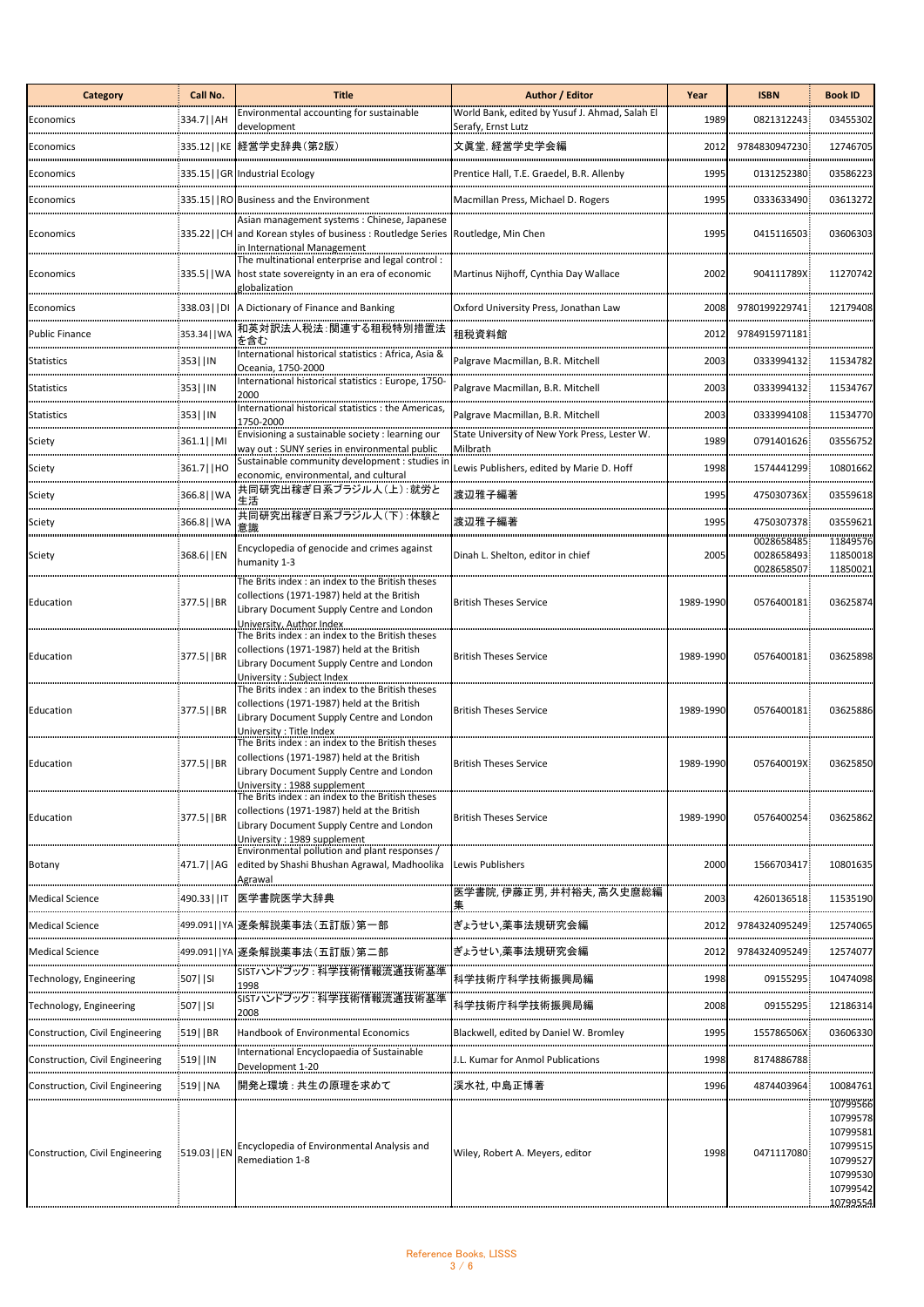| Category                        | Call No.      | Title                                                 | Author / Editor                                                                                                                                                                            | Year | <b>ISBN</b> | <b>Book ID</b> |
|---------------------------------|---------------|-------------------------------------------------------|--------------------------------------------------------------------------------------------------------------------------------------------------------------------------------------------|------|-------------|----------------|
| Construction, Civil Engineering | 519.034   NI  | 日英漢環境科学詞彙                                             | 中国環境科学出版社,日本北九州国際技術協<br>力協会KITA環境協力中心編                                                                                                                                                     | 1997 | 7801352920  | 11026276       |
| Construction, Civil Engineering |               | 519.12   ST Alabama environmental law handbook        | Government Institutes, by the attorneys of<br>Maynard, Cooper & Gale; editors, Fournier J.<br>Gale III  [et al.]                                                                           | 1995 | 0865874530  | 10801941       |
| Construction, Civil Engineering | $519.12$   ST | Arizona environmental law handbook                    | Government Institutes, The "TEST" Law Practice<br>Group von Oppenfeld, Hiser & Freeze                                                                                                      | 1999 | 0865875383  | 10801837       |
| Construction, Civil Engineering | $519.12$   ST | Arkansas handbook on environmental laws               | Government Institutes, Charles R. Nestrud and<br><b>Terry Paulson</b>                                                                                                                      | 1998 | 0865876282  | 10801953       |
| Construction, Civil Engineering | $519.12$   ST | California environmental law handbook                 | Government Institutes, editors, Richard J.<br>Denney, Jr., John C. Mueller, Patrick W. Dennis;<br>authors Alan N. Bick  [et al.]                                                           | 1999 | 0865876673  | 10801686       |
| Construction, Civil Engineering | $ 519.12 $ ST | Colorado environmental law handbook                   | Government Institutes, Holme Roberts & Owen<br>edited by Thomas F. Cope and Linnea Brown                                                                                                   | 1996 | 0865875502  | 10801813       |
| Construction, Civil Engineering | $ 519.12 $ ST | Connecticut environmental law handbook                | Government Institutes, John E. Wertam, Joseph<br>P. Williams                                                                                                                               | 1995 | 0865874417  | 10801840       |
| Construction, Civil Engineering |               | [519.12] ST Delaware environmental law handbook       | Government Institutes, Albert I. Telsey, with the<br>law firm of Podvey, Sachs, Meanor, Catenacci,<br>Hildner & Cocoziello, P.C                                                            | 1994 | 0865873917  | 10801965       |
| Construction, Civil Engineering |               | 519.12   ST   Florida environmental law handbook      | Government Institutes, by the attorneys of<br>Carlton, Fields, Ward, Emmanuel, Smith &<br>Cutler, P.A.; editors, Roger D. Schwenke, Laurel<br>E. Lockett, E. David Hoard                   | 1992 | 0865872910  | 10801724       |
| Construction, Civil Engineering |               | 519.12   ST Georgia environmental law handbook        | Government Institutes, Hunton & Williams ;<br>editors, Robert E. Hogfoss, Catherine D. Little,<br>Steven I. Addlestone ; authors, Robert E.<br>Hogfoss  [et al.]                           | 1997 | 0865875715  | 10801736       |
| Construction, Civil Engineering |               | 519.12   ST Hawaii environmental law handbook         | Government Institutes, by the Law Firm of<br>Goodsill Anderson Quinn & Stifel; editor, Lisa<br>Woods Munger; authors, Lisa Woods Munger,<br>Nora E. Conroy, Douglas A. Codiga              | 1996 | 0865875332  | 10801825       |
| Construction, Civil Engineering |               | 519.12   ST Illinois environmental law handbook       | Government Institutes, by the attorneys of<br>Sidley & Austin; editor, Marian E. Whiteman;<br>contributors, William G. Dickett  [et al.]                                                   | 1998 | 0865876185  | 10801926       |
| Construction, Civil Engineering | 519.12 ST     | Indiana environmental law handbook                    | Government Institutes, by the law firm of<br>Barnes & Thornburg ; authors, Laurence A.<br>McHugh  [et al.]                                                                                 | 1992 | 0865873070  | 10801938       |
| Construction, Civil Engineering | $519.12$   ST | Kansas environmental law handbook                     | Government Institutes, by the law firm of Gage<br>& Tucker ; authors, William J. Denton  [et. al.]                                                                                         | 1994 | 0865873852  | 12100006       |
| Construction, Civil Engineering | $519.12$ ST   | Kentucky environmental law handbook                   | Government Institutes, by the law firm of<br>Wyatt, Tarrant & Combs; editors, Vanessa M.<br>Berge, Richard C. Ward; authors, Vanessa M.                                                    | 1994 | 0865873720  | 12100018       |
| Construction, Civil Engineering |               | 519.12   ST Maryland environmental law handbook       | Berge  [et al.]<br>Government Institutes, by the Law Firm of Piper<br>& Marbury ; authors, Deborah E. Jennings  [et<br>al.]                                                                | 1997 | 0865875553  | 10801888       |
| Construction, Civil Engineering | $519.12$   ST | Massachusetts environmental law handbook              | Government Institutes, Goodwin, Procter &<br>Hoar; Christopher P. Davis, general editor                                                                                                    | 1999 | 0865876541  | 10801876       |
| Construction, Civil Engineering |               | 519.12   ST Michigan environmental law handbook       | Government Institutes, by the Law Firm of<br>Honigman Miller Schwartz and Cohn; editor,<br>Robert A. Hykan ; contributors, Kenneth C. Gold<br>[et al.]                                     | 1994 | 0865873100  | 10801748       |
| Construction, Civil Engineering | 519.12   ST   | Minnesota environmental law handbook                  | Government Institutes, by the attorneys of<br>Dorsey & Whitney ; editors, William J. Keppel<br>and Steven M. Christenson ; contributors,<br>Rebecca A. Comstock  [et al.]                  | 1994 | 0865873771  | 10801864       |
| Construction, Civil Engineering | 519.12   ST   | Nevada environmental law handbook                     | Government Institutes, by the Law Firm of<br>Lionel Sawyer & Collins ; editors and authors,<br>Paul R. Hejmanowski  [et al.]                                                               | 1997 | 0865875677  | 10801852       |
| Construction, Civil Engineering | $519.12$   ST | New Jersey environmental law handbook                 | Government Institutes, Lowenstein Sandler ;<br>editors, Michael L. Rodburg  [et al.]                                                                                                       | 1999 | 086587641X  | 10801751       |
| Construction, Civil Engineering | $519.12$  ST  | New Mexico environmental law handbook                 | Government Institutes, Rodey, Dickason, Sloan,<br>Akin & Robb, P.A.; editors, Brian H. Lematta,<br>James P. Fitzgerald, Joseph B. Rochelle;<br>authors, Mark K. Adams  [et al.]            | 1996 | 0865875308  | 10801914       |
| Construction, Civil Engineering | $519.12$   ST | New York environmental law handbook                   | Government Institutes, by the law firm of Nixon,<br>Hargrave, Devans & Doyle; editors, Frank L.<br>Amoroso, John L. Greenthal, Scott M. Turner                                             | 1999 | 0865876533  | 10801698       |
| Construction, Civil Engineering |               | 519.12   ST North Carolina environmental law handbook | Government Institutes, by the Law Firm of<br>Womble Carlyle Sandridge & Rice; editor,<br>Martin L. Holton, III ; contributors, Reid C.<br>Adams, Jr.  [et al.]                             | 1994 | 0865873062  | 10801775       |
| Construction, Civil Engineering | $519.12$   ST | Ohio environmental law handbook                       | Government Institutes, Porter, Wright, Morris &<br>Arthur; editor, Daniel J. Prater; contributors,<br>Carol F. Barry  [et al.]                                                             | 1997 | 0865876053  | 10801801       |
| Construction, Civil Engineering |               | [519.12] ST Oregon environmental law handbook         | Government Institutes, by the Law Firm of<br>Preston Thorgrimson Shidler Gates & Ellis;<br>editor, Mark P. Reeve; contributors, Daniel H.<br>Kearns, Jeffrey T. Lawrence, Cynthia Lombardi | 1992 | 0865872856  | 10801763       |
| Construction, Civil Engineering |               | 519.12   ST   Pennsylvania environmental law handbook | Government Institutes, Mattioni, Mattioni &<br>Mattioni, Ltd.; editors, John Mattioni; authors,<br><u> John Mattioni  [et al.]</u>                                                         | 1997 | 0865876045  | 10801790       |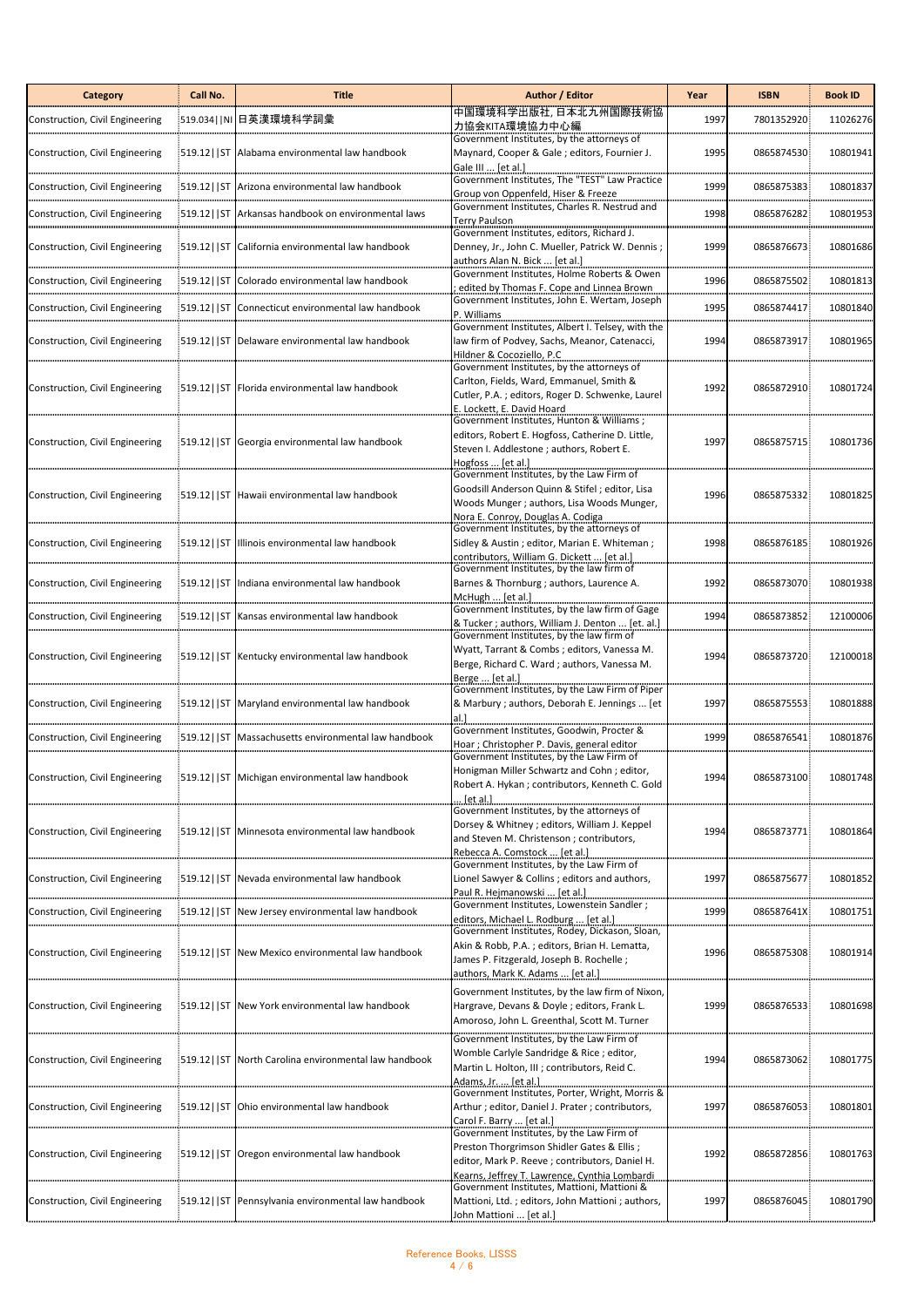| <b>Category</b>                 | Call No.       | <b>Title</b>                                                                                                                                                                                                           | Author / Editor                                                                                                                                                                                          | Year | <b>ISBN</b>    | <b>Book ID</b>                                           |
|---------------------------------|----------------|------------------------------------------------------------------------------------------------------------------------------------------------------------------------------------------------------------------------|----------------------------------------------------------------------------------------------------------------------------------------------------------------------------------------------------------|------|----------------|----------------------------------------------------------|
| Construction, Civil Engineering |                | [519.12] ST South Carolina environmental law handbook                                                                                                                                                                  | Government Institutes, the TEST Law Practice<br>Group ; contributing authors and editors, Rolf R.<br>Von Oppenfeld  [et al.]                                                                             | 1998 | 0865876215     | 10801902                                                 |
| Construction, Civil Engineering |                | :519.12   ST Texas environmental law handbook                                                                                                                                                                          | Government Institutes, by the Law Firm of<br>Fulbright & Jaworski L.L.P.; editors, Patricia Finn<br>Braddock, Janet L. McQuaid, William A. Zeis;<br>contributing authors, Theodore G. Baroody<br>et al 1 | 1996 | 0865875448     | 10801891                                                 |
| Construction, Civil Engineering |                | 519.12   ST   Virginia environmental law handbook                                                                                                                                                                      | Government Institutes, Mays & Valentine                                                                                                                                                                  | 1998 | 0865876517     | 10801712                                                 |
| Construction, Civil Engineering |                | 519.12   ST Washington environmental law handbook                                                                                                                                                                      | Government Institutes, by the law firm of<br>Preston Gates & Ellis; editor, J. Alan Clark;<br>contributors, Thomas Eli Backer  [et al.]                                                                  | 1997 | 0865875561     | 10801700                                                 |
| Construction, Civil Engineering |                | 519.12   ST   Wisconsin environmental law handbook                                                                                                                                                                     | Government Institutes, by the Environmental<br>Team attorneys of DeWitt Ross & Stevens, S.C.;<br>editors, Paul G. Kent, Ronald R. Ragatz and John<br>Koeppl; contributors, Peter A. Peshek               | 1995 | 0865874573     | 10801787                                                 |
| Construction, Civil Engineering | 519.13   LE    | Environment, ethics and the corporation                                                                                                                                                                                | Macmillan, Grant Ledgerwood and Arlene Idol<br><b>Broadhurst</b>                                                                                                                                         | 2000 | 0333685261     | 10801674                                                 |
| Construction, Civil Engineering | :519.13     WE | Strategic environmental management : using<br>TQEM and ISO 14000 for competitive advantage                                                                                                                             | Wiley, Grace Wever                                                                                                                                                                                       | 1996 | 047114746X     | 10801623                                                 |
| Construction, Civil Engineering | 519.253   SE   | Better environmental decisions : strategies for<br>governments, businesses, and communities                                                                                                                            | Island Press, edited by Ken Sexton  [et al.]                                                                                                                                                             | 1999 | 1559636130     | 10801611                                                 |
| Construction, Civil Engineering | 519.4   DI     | Sediment flux modeling                                                                                                                                                                                                 | I. Wiley, Dominic M. DiToro                                                                                                                                                                              | 2001 | 0471135356     | 11006146                                                 |
| Construction, Civil Engineering | 519.5   CA     | Blackwell's concise encyclopedia of<br>environmental management                                                                                                                                                        | Blackwell Science, edited by Peter Calow                                                                                                                                                                 | 1999 | 0632049510     | 10801647                                                 |
| Construction, Civil Engineering | 519.6   RE     | Environmentally improved production processes<br>and products : an introduction                                                                                                                                        | Kluwer Academic Publishers, by Lucas Reijnders                                                                                                                                                           | 1996 | 0792337867     | 10801608                                                 |
| Construction, Civil Engineering | 519.7     NI   | 廃棄物小事典                                                                                                                                                                                                                 | 日本エネルギー学会廃棄物小事典編集委員<br>会編                                                                                                                                                                                | 1997 | 4339076457     | 12182936                                                 |
| Construction, Civil Engineering | 519.8   PA     | Historical dictionary of the green movement                                                                                                                                                                            | Scarecrow Press, Elim Papadakis                                                                                                                                                                          | 1998 | 0810835029     | 10641472                                                 |
| Architecture, Building          |                | 520.91     BA Baugesetzbuch : Kommentar (1-5)                                                                                                                                                                          | C.H. Beck, von Werner Ernst, Willy Zinkahn,<br>Walter Bielenberg                                                                                                                                         | 2006 | 3406553648     | 11822783<br>11822795<br>11822806<br>11822818<br>11822821 |
| Architecture, Building          |                | Baugesetzbuch: mit Verordnung über Grundsä<br>tze für die Ermittlung der Verkehrswerte von<br>520.91   BA Grundstücken, Baunutzungsverordnung,<br>Planzeichenverordnung, Raumordnungsgesetz,<br>Raumordnungsverordnung | Deutscher Taschenbuch Verlag, textausgabe mit<br>ausführlichem Sachverzeichnis und einer Einfü<br>hrung von Wilhelm Söfker                                                                               | 2006 | 3423050187     | 11822833                                                 |
| Forestry                        | 651  GR        | People and trees : the role of social forestry in<br>sustainable development                                                                                                                                           | World Bank, editors, Hans Gregersen, Sydney<br>Draper, Dieter Elz                                                                                                                                        | 1989 | 0821312057     | 03455314                                                 |
| Commerce                        | 678.1  GO      | Dictionary of trade policy terms                                                                                                                                                                                       | Cambridge University Press, Walter Goode                                                                                                                                                                 | 2007 | 9780521885065  | 12173471                                                 |
| <b>Transportation Services</b>  |                | lapanese National Railways privatization study:<br>686.21   HU the experience of Japan and lessons for<br>developing countries                                                                                         | World Bank, Koichiro Fukui                                                                                                                                                                               | 1992 | 082132201X     | 03398438                                                 |
| Language                        | 803.3     BU   | Routledge dictionary of language and linguistics<br><b>Hadumod Bussmann</b>                                                                                                                                            | Routledge, translated and edited by Gregory<br>Trauth and Kerstin Kazzazi                                                                                                                                | 1996 | 0415022258     | 10963995                                                 |
| Nipponese                       | 813.1    NI    | 岩波国語辞典 第6版                                                                                                                                                                                                             | 岩波書店,西尾実,岩淵悦太郎,水谷静夫編                                                                                                                                                                                     | 2000 | 4000800434     | 11267354                                                 |
| Nipponese                       | 813.2   NA     | 新明解漢和辞典 第4版                                                                                                                                                                                                            | 三省堂, 長澤規矩也, 原田種成, 戸川芳郎編                                                                                                                                                                                  | 1990 | 4385137005     | 11269536                                                 |
| Chinese                         | 823   BA       | A Chinese-Russian-English dictionary : arranged<br>by the Rosenberg graphical system: Mudrov's<br>Chinese-Russian dictionary with an English text<br>and appendices                                                    | University of Hawaii Press, John S. Barlow                                                                                                                                                               | 1995 | 082481729X     | 10984327                                                 |
| Chinese                         | 823   SY       | 中日辞典 第2版                                                                                                                                                                                                               | 北京・商務印書館,小学館共同編集                                                                                                                                                                                         | 2003 | 4095156023     | 11267000                                                 |
| Chinese                         | 823   TA       | 日中辞典 第2版                                                                                                                                                                                                               | 北京・商務印書館,小学館共同編集                                                                                                                                                                                         | 2002 | 409515652X     | 10267012                                                 |
| Chinese                         | 823   TY       | 中国語大辞典 再版(上)                                                                                                                                                                                                           | 大東文化大学中国語大辞典編纂室編                                                                                                                                                                                         | 1995 | 4040131002     | 03637083                                                 |
| Chinese                         | 823   TY       | 中国語大辞典 再版(下)                                                                                                                                                                                                           | 大東文化大学中国語大辞典編纂室編                                                                                                                                                                                         | 1995 | 4040131002     | 03637335                                                 |
| Other Oriental Languages        | 829.42     HU  | 新ローマ字引き日本語-インドネシア語辞典=<br>Roomaji kamus Jepang-Indonesia                                                                                                                                                                | 国際語学社, 深町敬子編著                                                                                                                                                                                            | 2000 | 487731119X     | 11276175                                                 |
| English                         | 833  CR        | Oxford advanced learner's dictionary of current<br>English                                                                                                                                                             | Oxford University Press, A.S. Hornby                                                                                                                                                                     | 1995 | 4758902852     | 03636802                                                 |
| English                         | 833   MA       | 口語英語大辞典 : 英和和英 = Comprehensive<br>dictionary of colloquial English : English-<br>apanese Japanese-English                                                                                                              | 朝日出版社                                                                                                                                                                                                    | 1994 | 4255940355     | 11270828                                                 |
| English                         | 833   SA       | グランドコンサイス英和辞典                                                                                                                                                                                                          | 三省堂編修所編                                                                                                                                                                                                  | 2001 | 4385109001     | 11269512                                                 |
| English                         | 833   SA       | グランドコンサイス和英辞典                                                                                                                                                                                                          | 三省堂編修所編                                                                                                                                                                                                  | 2002 | 4385109052     | 11269524                                                 |
| English                         | 836.5     TU   | A manual for writers of research papers, theses,<br>and dissertations : Chicago style for students<br>and researchers                                                                                                  | University of Chicago Press, Kate L. Turabian                                                                                                                                                            | 2007 | 9780226823379. | 12186100                                                 |